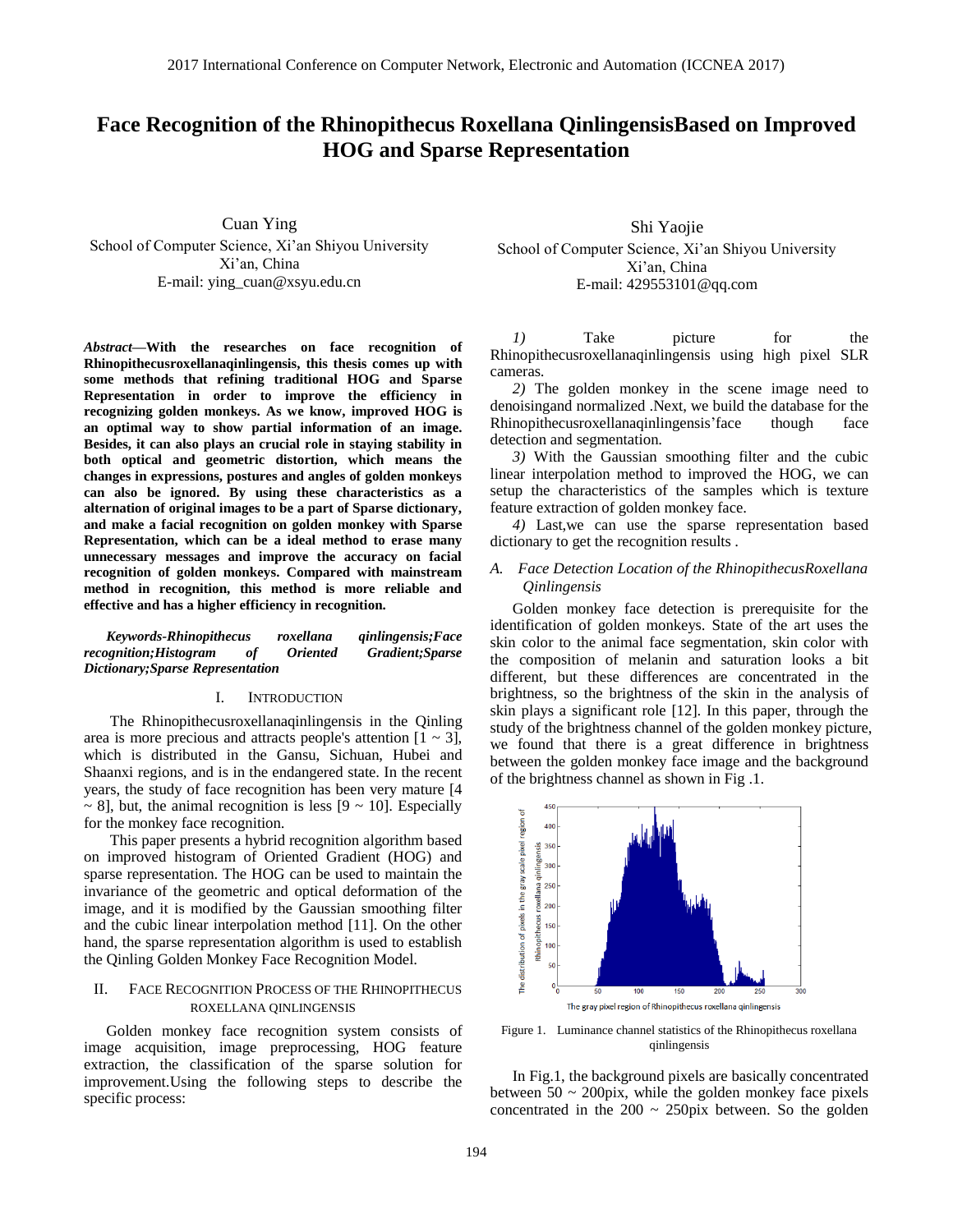monkey image is separated by YUV method [13] in this paper, divided into face and other regions by threshold segmentation. the golden monkey face data is normalize to the N<sup>\*N</sup>. Golden monkey face detection are shown in Fig. 2:



(a)The sample images (b)YUV space(c)Face detection positing

Figure 2. Face Detection of the Rhinopithecus roxellana qinlingensis

The data of the correct positioning of the golden monkey face image is defined as a positive sample, others is defined as a negative sample due to the lighting, environment and so on. The result of dividing the positive and negative samples is shown in Fig .3.



(b) Negative samples

Figure 3. Split positive and negative sample results

Remove negative samples and keep positive samples as test image data.

#### *B. Improved HOG Feature Extraction Algorithm*

HOG is a local descriptor whose features are the local gradient amplitude and direction.The traditional HOG feature extraction process is described below:

*1)* First,the gradient of the image abscissa and the ordinate direction is calculated on the local unit of the image. Next,the gradient direction value of each pixel position is calculated.

the gradient of the pixel  $(x, y)$  in the image is:

$$
\begin{cases} G_x(x, y) = H(x+1, y) - H(x-1, y) \\ G_y(x, y) = H(x, y+1) - H(x, y-1) \end{cases}
$$
\n(1)

In the formula(1),  $G_x(x, y)$  is the horizontal direction gradient value of the pixel  $(x, y)$  in the input image;  $G_y(x, y)$  is the vertical direction gradient value;  $H(x, y)$  is the pixel values.

The gradient at the pixel  $(x, y)$  amplitude and gradient direction are:

$$
\begin{cases}\nG(x, y) = \sqrt{G_x(x, y)^2 + G_y(x, y)^2} \\
a(x, y) = \tan^{-1}(\frac{G_x(x, y)}{G_y(x, y)})\n\end{cases}
$$
\n(2)

*2)* Construct the unit histogram. The target image is divided into small blocks of  $16 \times 16$  pixels, each of which is called a unit. The gradient histogram of each cell is counted and form a block use each 9 gradient histogram .The gradient histogram of all the blocks is connected to form the HOG character descriptor of the image. As shown in Fig.5 (c), the traditional HOG feature extraction method is unbefitting in the golden monkey image. In this paper, the HOG characteristics of golden monkey were extracted by using the Gaussian smoothing filter and cubic linear interpolation to remove the color or change in the image.

The concrete description is as follows:

$$
G(x, y) = \frac{1}{2\pi\sigma^2} e^{-\frac{x^2 + y^2}{2\sigma^2}}
$$
 (3)

 $x, y$  is the distance where the current point to the corresponding point. And the Gaussian filter binomial approximation  $\sigma$ , so the minimum variance of the binomial coefficients can be calculated by Gaussian function.

The cubic linear interpolation is used to poll the gradient direction in each cell, and the statistics of the gradient direction in the block are realized[14]. The cubic linear interpolation mathematical description is shown in equation (4):<br>  $h(x_1, y_1, \theta_1) \leftarrow h(x_1, y_1, \theta_1) + |\nabla f(x, y)| (1 - \frac{x - x_1}{dx})$ (4):

$$
h(x_1, y_1, \theta_1) \leftarrow h(x_1, y_1, \theta_1) + |\nabla f(x, y)| (1 - \frac{x - x_1}{dx})
$$
  
\n
$$
(1 - \frac{y - y_1}{dy})(1 - \frac{\theta - \theta_1}{d\theta})
$$
  
\n
$$
h(x_1, y_1, \theta_2) \leftarrow h(x_1, y_1, \theta_2) + |\nabla f(x, y)| (1 - \frac{x - x_1}{dx})
$$
  
\n
$$
(1 - \frac{y - y_1}{dy})(\frac{\theta - \theta_1}{d\theta})
$$
  
\n
$$
h(x_2, y_1, \theta_1) \leftarrow h(x_2, y_1, \theta_1) + |\nabla f(x, y)| (\frac{x - x_1}{dx})(1 - \frac{y - y_1}{dy})(1 - \frac{\theta - \theta_1}{d\theta})
$$
  
\n
$$
h(x_2, y_1, \theta_2) \leftarrow h(x_2, y_1, \theta_2) + |\nabla f(x, y)| (\frac{x - x_1}{dx})(1 - \frac{y - y_1}{dy})(\frac{\theta - \theta_1}{d\theta})
$$
  
\n
$$
h(x_1, y_2, \theta_1) \leftarrow h(x_1, y_2, \theta_1) + |\nabla f(x, y)| (1 - \frac{x - x_1}{dx})
$$
  
\n
$$
(\frac{y - y_1}{dy})(1 - \frac{\theta - \theta_1}{d\theta})
$$
  
\n
$$
h(x_1, y_2, \theta_2) \leftarrow h(x_1, y_2, \theta_2) + |\nabla f(x, y)| (1 - \frac{x - x_1}{dx})
$$
  
\n
$$
(\frac{y - y_1}{dy})(\frac{\theta - \theta_1}{d\theta})
$$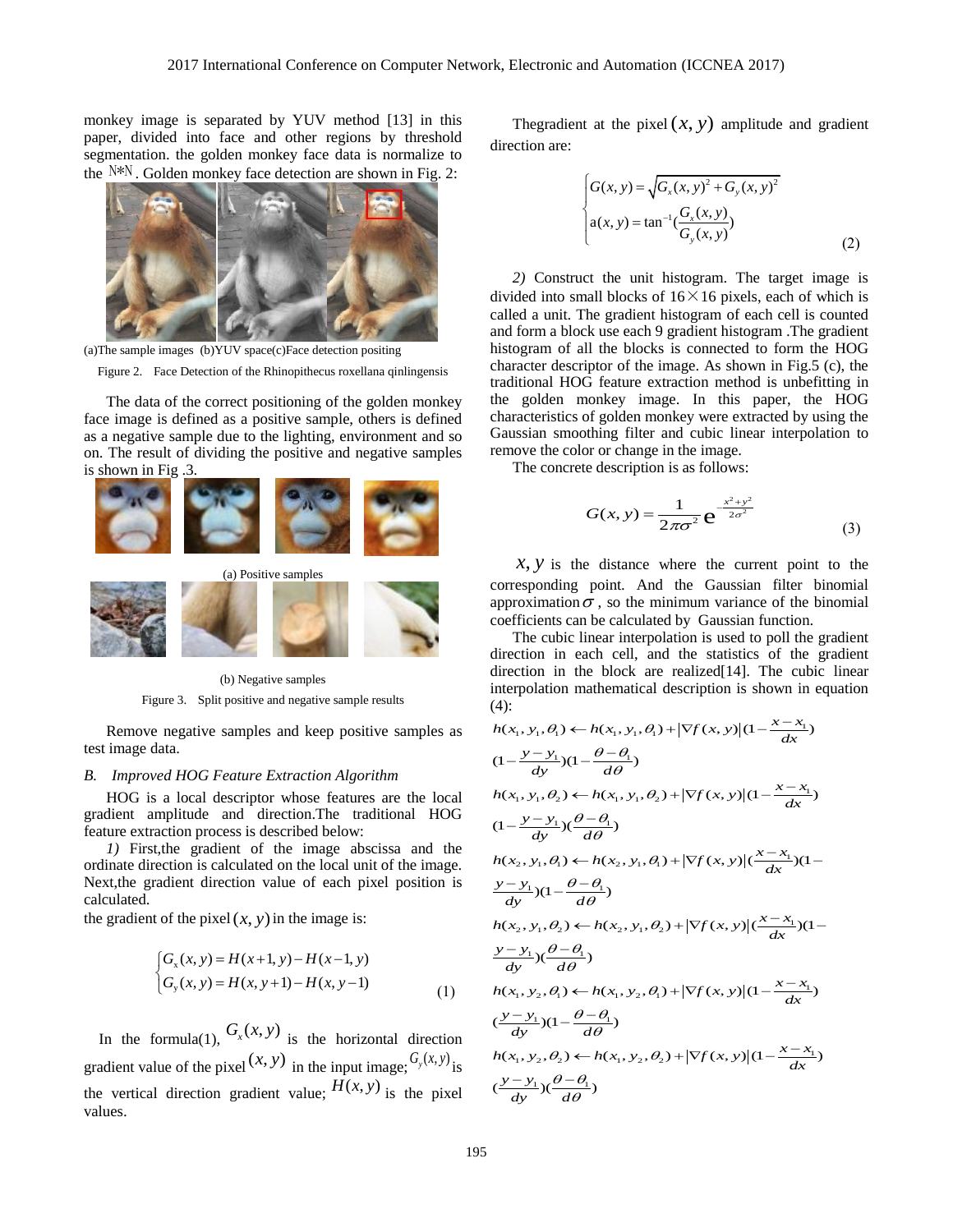$$
h(x_2, y_2, \theta_1) \leftarrow h(x_2, y_2, \theta_1) + |\nabla f(x, y)|(\frac{x - x_1}{dx})
$$
  

$$
(\frac{y - y_1}{dy})(1 - \frac{\theta - \theta_1}{d\theta})
$$
  

$$
h(x_2, y_2, \theta_2) \leftarrow h(x_2, y_2, \theta_2) + |\nabla f(x, y)|(\frac{x - x_1}{dx})
$$
  

$$
(\frac{y - y_1}{dy})(\frac{\theta - \theta_1}{d\theta})(4)
$$

( $\frac{1}{1}$ )<br>
erpolation<br>
ction and<br>  $\frac{1}{1}$ )<br>
( $(x, y)$ ) is from the<br>
irection of<br>
adjacent<br>
mkey face<br>
expression<br>
where the any atoms<br>
making it<br>
expressed to the<br>
ded HOG<br>
ECUS<br>
where the same of the<br>
ded HOG<br>
HOG<br>
the The three parameters of the cubic linear interpolation  $x, y, \theta$  are the angular space of direction, direction and gradient. As shown in Fig. 4, when voting is done using the gradient amplitude as the weight, the pixel  $(x, y)$  is weighted according to the distance of the pixel from the center of the other lattice,as well as,the gradient direction of the pixel  $(x, y)$  is also interpolated in its adjacent interval.Improved Hog features of the golden monkey face are shown in Fig .5 (d).



Figure 4. Three linear interpolation schemes of block



(a) The sample (b) Image definition(c)HOG feature (c)Improved HOG imagesextraction feature extraction

#### Figure 5. HOG feature extraction

## III. FACE RECOGNITION OF THE RHINOPITHECUS ROXELLANA QINLINGENSIS

Signal sparse representation is very important in the signal processing, and represent signals from as many atoms as possible in a given super-complete dictionary, making it easier to obtain information contained in the signal.

In the traditional sparse representation, the original image is input, and dictionary is establish by the sparseness of the image, Finally the images can be classified in the dictionary[15]. However, this simple way to build sparse tables not only contains a lot of redundant useless information, increased computing load, but also can not effectively to use the basic characteristics of the image. In order to solve these problems, this paper presents a hybrid method based on improved HOG and sparse dictionary to identify the golden monkey face. The sparse representation's input is the features by extracting the improved HOG feature of the golden monkey face image and creating a complete dictionary, the monkey face is effectively identified and classified. The specific process is as follows:

$$
y = C^*x \tag{5}
$$

In the formula(5),  $y$  is the golden monkey face data information,  $C$  is the dictionary,  $x$  is the sparse coefficient. The algorithm description process is:

Firstly,We extracts the improved HOG feature in the golden monkey face image to establishment matrix  $C$ . Next, we uses the least squares method to perfect the dictionary represented by the matrix linearity [16].

$$
C = \begin{bmatrix} a_{11} & a_{12} & a_{13} & \cdots & a_{1n} \\ a_{21} & a_{22} & a_{23} & \cdots & a_{2n} \\ a_{31} & a_{32} & a_{33} & \cdots & a_{3n} \\ \vdots & \vdots & \vdots & \ddots & \vdots \\ a_{m1} & a_{m2} & a_{m3} & \cdots & a_{mn} \end{bmatrix} (6)
$$

In the formula(6),  $m$  is the golden monkey;  $n$  is the

HOG feature matrix;  $a_{mn}$  is the Hog feature matrix of the  $n$ thphotograph of the  $<sup>m</sup>$  th golden monkey.</sup>

Secondly, the linear combination of the base vector is the test picture after pretreatment and feature extraction. A small number of non-zero elements in the sparse coefficient, and the other elements are zero, by this idea we can [classify](file:///C:/Users/LX/AppData/Local/youdao/Dict/Application/6.3.69.8341/resultui/frame/javascript:void(0);) the golden monkey faces. In order to improve the accuracy of sparse solution classification, we can improve the sparse vector solution.

For each type of the golden monkey face,we can extract their HOG feature and define a feature function  $P$  to select the corresponding coefficient for the mth class,  $y$  is the golden monkey face data information,the non-zero sparse coefficients of the mth class form a new vector  $P_{m}(y_{m})$ . With this coefficient, the test sample  $Z$  can be reconstructed approximately:

$$
Z_m = C^* P_m(y_m)
$$
\n<sup>(7)</sup>

[Residual](file:///C:/Users/LX/AppData/Local/youdao/Dict/Application/6.3.69.8341/resultui/frame/javascript:void(0);)  $\delta$  :

$$
\delta = x - Z \tag{8}
$$

In the formula(8), the residual  $\delta$  is the difference value between the calculated value of the original test sample and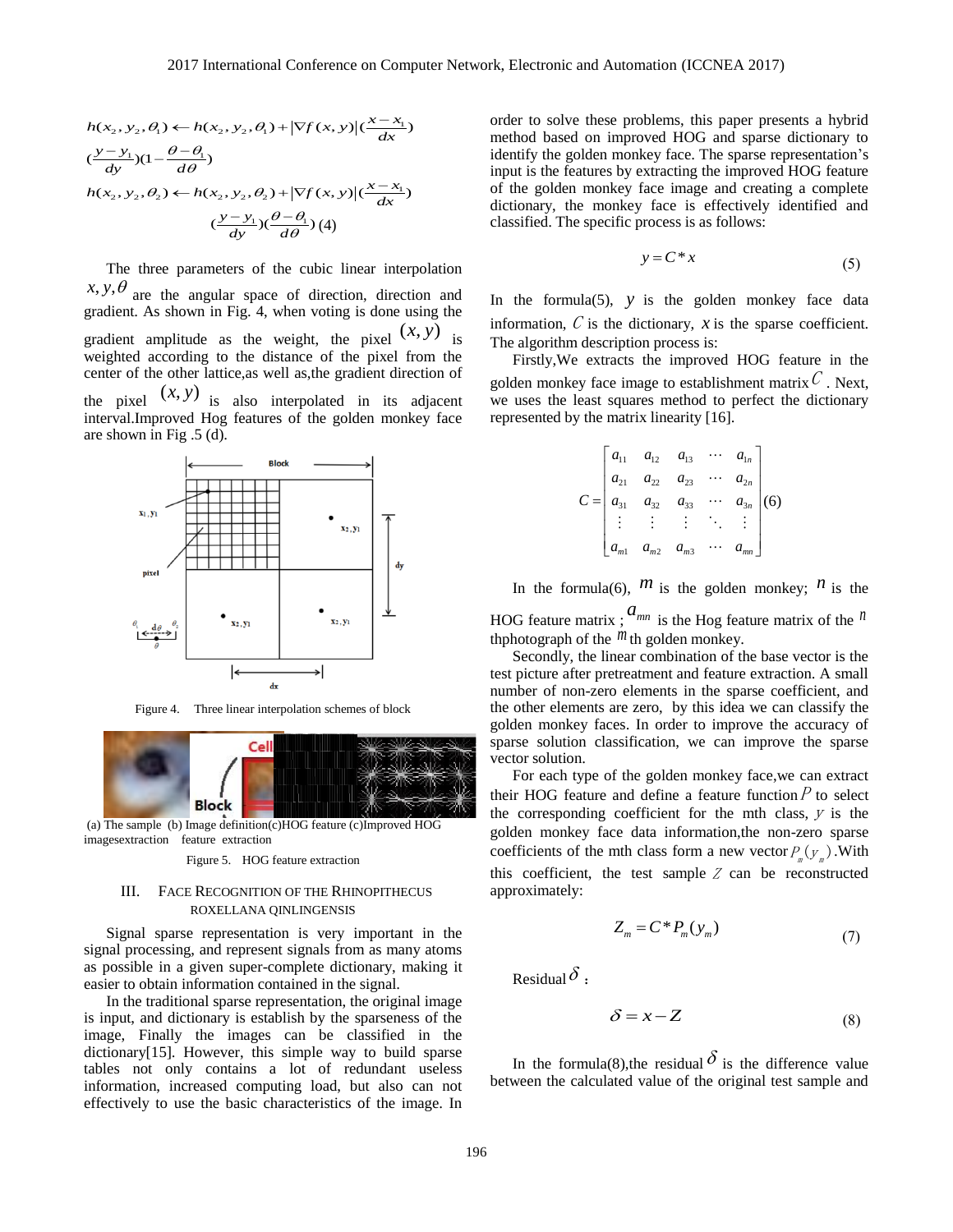the component value of each object corresponding to the test sample.

Finally, calculate the residuals, output the results [17]. In this paper, the smaller the residual, the image sample which is reconstructed using the train sample is more similar to the original test sample,so we classify the two groups(one is test sample, other is train sample ) with the least residuals as a class.

## IV. ANALYSIS OF RESULTS

The entire experiment are completed on the computer in the frequency of 4 core 1.6GHz, 4G memory, code written in the matlab .

In this experiment, a total of 530 pieces of golden monkey data were collected in this experiment. A total of 504 pieces of golden monkey faces were detected, and 422 of them were positive samples, which obtained the golden monkey face pattern correctly Data, negative samples of 64; did not detect the golden monkey face data images a total of 44. false positive samples of 26( the image of the golden monkey is not facing the front, that means does not contain the golden monkey face image); false negative samples for 18( the golden monkey face image failed to detect). Fig .6 is the ratio of Qinling Golden Monkey face detection.



Figure 6. Face Detection data of the Rhinopithecus roxellana qinlingensis

Recall and Precise are two measures that are widely used in the statistical analysis and quality evaluation. From the above data we can see that the recall ratio of this experiment is about 95.91% (the number of positive samples/(the number of positive samples+the number of negative samples)). The accuracy is about 86.83% .

It contains 12 categories in the positive sample images of the golden monkeys, and each golden monkey have 30 images. For the experiment, a part of the images are used to establish sparse dictionary, and the other part of the image is used as test data. The stability test of the method is carried out according to the total data ratio and the recognition accuracy. The results are shown in Fig .(7).



Figure 7. Face recognition stability test of the Rhinopithecusroxellanabase on Improved HOG feature extraction + Sparse Representation

It is found that the accuracy of the method is between 97.22% and 92.86%, which proves that the method has good robustness.

The following two experiments verify the recognition effect of the algorithm. Experiments were made in 70% (252 images)of the sample database for the data dictionary (or training data) ; 30% (108 images)of the image for testing data .

*1)* The image recognition experiment is carried out with the image sparse representation algorithm combined with different input data. The original image, the HOG feature and the improved HOG feature were used as input data in turn, and the results are shown in Table 1.

TABLE I. COMPARED WITH OTHER MAINSTREAM METHOD OF EXPERIMENTAL RESULTS

| Recognition<br>methods                         | Correctly identify the<br>number of images | Accuracy |
|------------------------------------------------|--------------------------------------------|----------|
| The original<br>image+Sparse<br>Representation | 70                                         | 64.81%   |
| HOG+Sparse<br>Representation                   | 87                                         | 80.56%   |
| Improve<br>HOG+Sparse<br>Representation        | 105                                        | 97.22%   |

*2)* The image recognition experiment is carried out with the different algorithm combined the improved HOG feature as the input data. The support vector machine (SVM), BP neural network and image sparse representation were used to perform the golden monkey face recognition experiment, the results are shown in Table II.

TABLE II. COMPARED WITH OTHER MAINSTREAM METHOD OF EXPERIMENTAL RESULTS

| Recognition<br>methods                  | <b>Correctly identify</b><br>the number of<br>images | Accuracy |
|-----------------------------------------|------------------------------------------------------|----------|
| Improve HOG+SVM                         | 82                                                   | 75.93%   |
| Improve HOG+BP                          |                                                      | 56.48%   |
| Improve<br>HOG+Sparse<br>Representation | 105                                                  | 97.22%   |